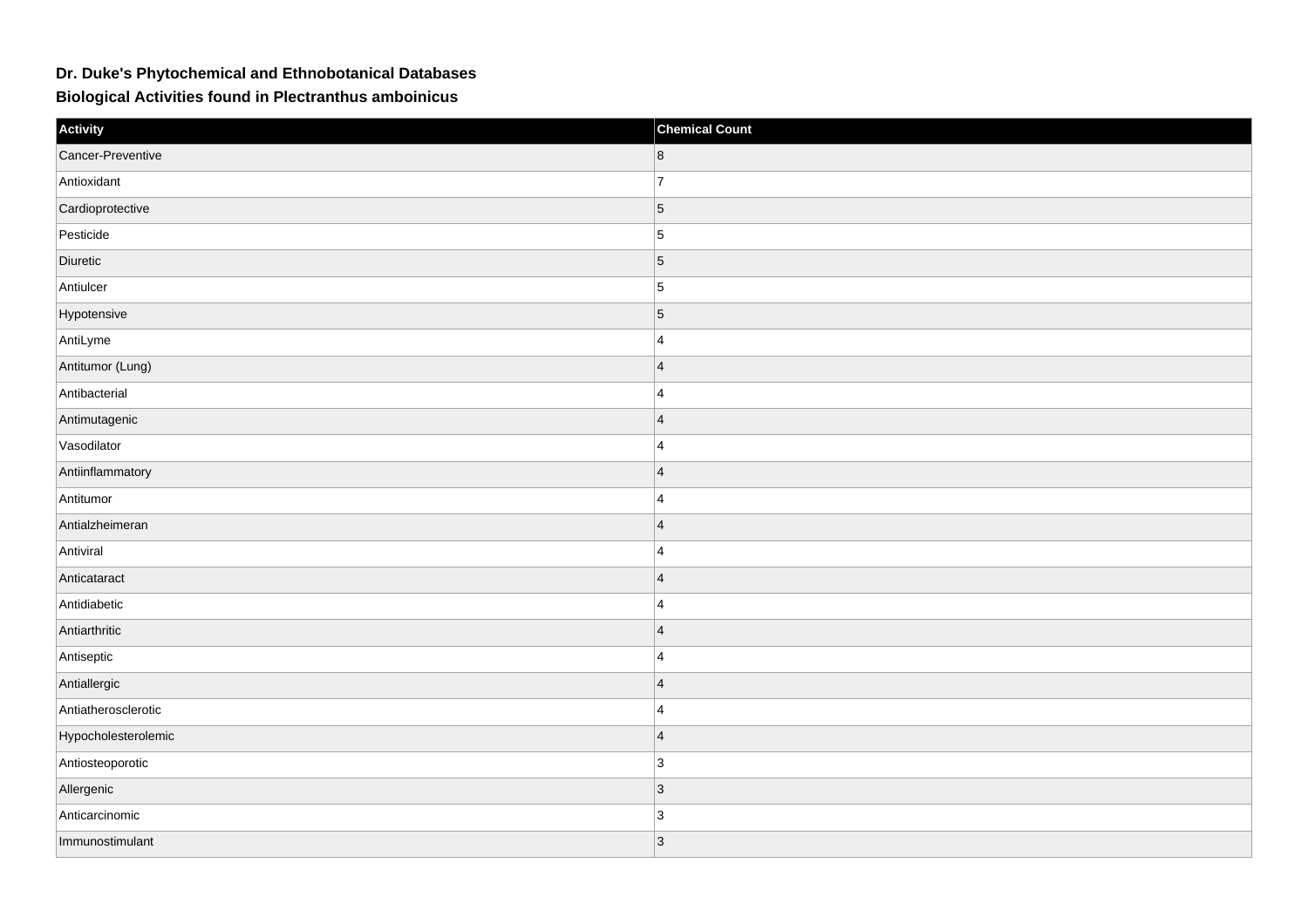| Activity                     | <b>Chemical Count</b> |
|------------------------------|-----------------------|
| Beta-Glucuronidase-Inhibitor | 3 <sup>1</sup>        |
| Antiarrhythmic               | 3                     |
| Antirheumatic                | $\overline{3}$        |
| COX-2-Inhibitor              | $ 3\rangle$           |
| Antitumor (Colon)            | 3                     |
| Antihangover                 | 3                     |
| Antiradicular                | 3                     |
| Antiedemic                   | 3                     |
| Antiobesity                  | $\overline{3}$        |
| Antihypertensive             | $ 3\rangle$           |
| Immunomodulator              | 3                     |
| Antitumor (Breast)           | 3                     |
| AntiHIV                      | $\overline{3}$        |
| Hypoglycemic                 | $\overline{3}$        |
| Antimigraine                 | 3                     |
| Beta-Blocker                 | $ 3\rangle$           |
| Antidecubitic                | $\overline{3}$        |
| Anticervicaldysplasic        | 3                     |
| Analgesic                    | $\overline{3}$        |
| Cardiotonic                  | 3                     |
| Antihepatotoxic              | 3                     |
| Hepatoprotective             | 3                     |
| Antistress                   | 3                     |
| Antidementia                 | 3                     |
| Cyclooxygenase-Inhibitor     | $\overline{3}$        |
| Antihistaminic               | 3                     |
| Antispasmodic                | 3                     |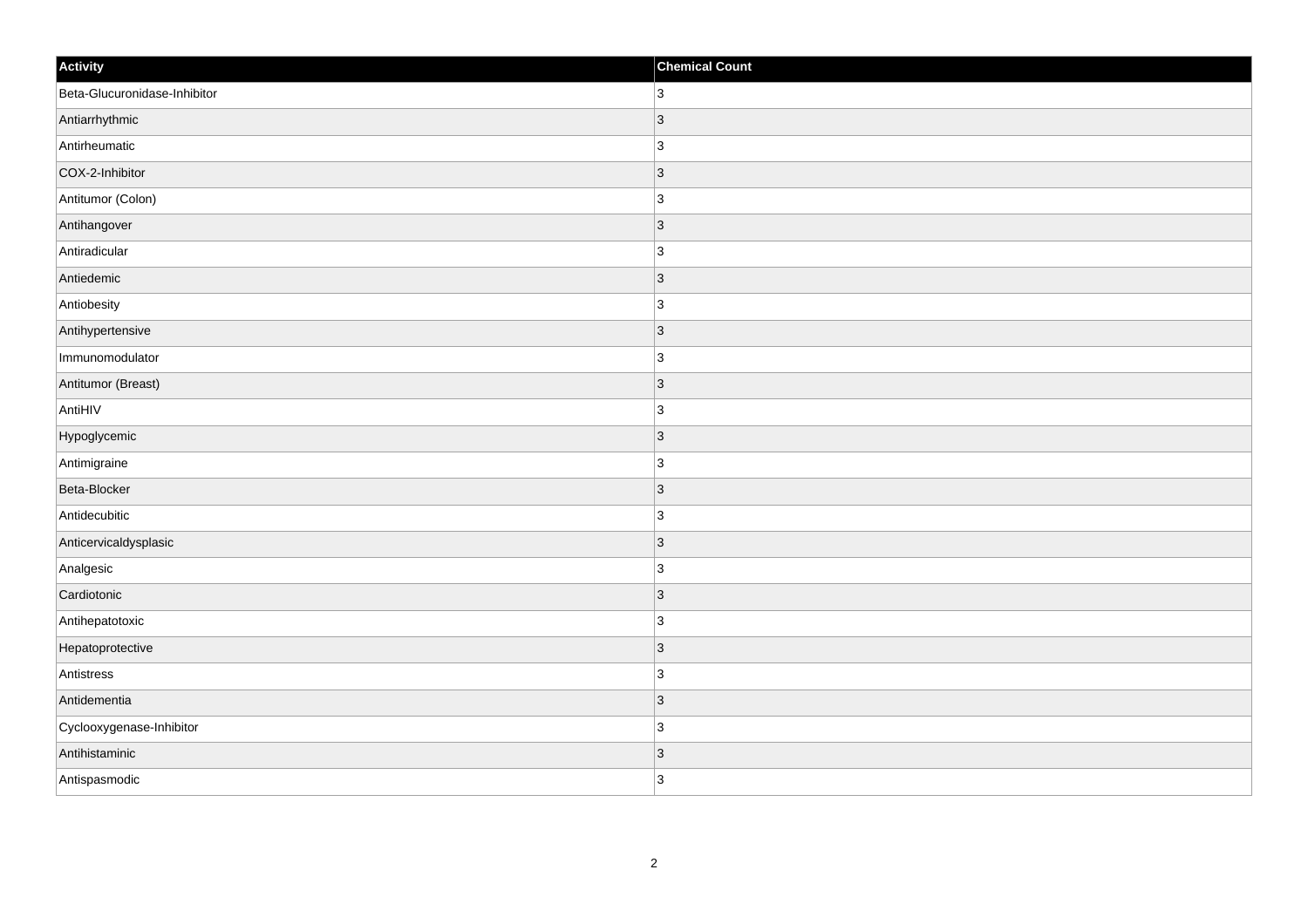| Activity                     | <b>Chemical Count</b> |
|------------------------------|-----------------------|
| Antigastritic                | $ 2\rangle$           |
| Anticomplement               | $\overline{2}$        |
| Antifatigue                  | $\vert$ 2             |
| Antiaging                    | $\overline{2}$        |
| AntiRaynaud's                | $\overline{2}$        |
| Laxative                     | $\overline{c}$        |
| Antiphotophobic              | $\vert$ 2             |
| Antipellagric                | $\overline{2}$        |
| Antimaculitic                | $\overline{2}$        |
| Anticlimacteric              | $\overline{2}$        |
| Antipoliomyelitic            | $\overline{2}$        |
| Anticariogenic               | $\overline{c}$        |
| Antiplaque                   | $\vert$ 2             |
| Anticancer                   | $\overline{c}$        |
| Antinephritic                | $\overline{2}$        |
| Antiperiodontitic            | $\overline{2}$        |
| Antiherpetic                 | $\overline{2}$        |
| Antiasthmatic                | $\overline{2}$        |
| Antidepressant               | $\vert$ 2             |
| Piscicide                    | $\overline{c}$        |
| Antileukemic                 | $\vert$ 2             |
| Antitumor (Stomach)          | $\overline{c}$        |
| Angiotensin-Receptor-Blocker | $\vert$ 2             |
| Irritant                     | $\overline{2}$        |
| Aldose-Reductase-Inhibitor   | $\vert$ 2             |
| AntiPMS                      | $\overline{c}$        |
| Anticanker                   | $ 2\rangle$           |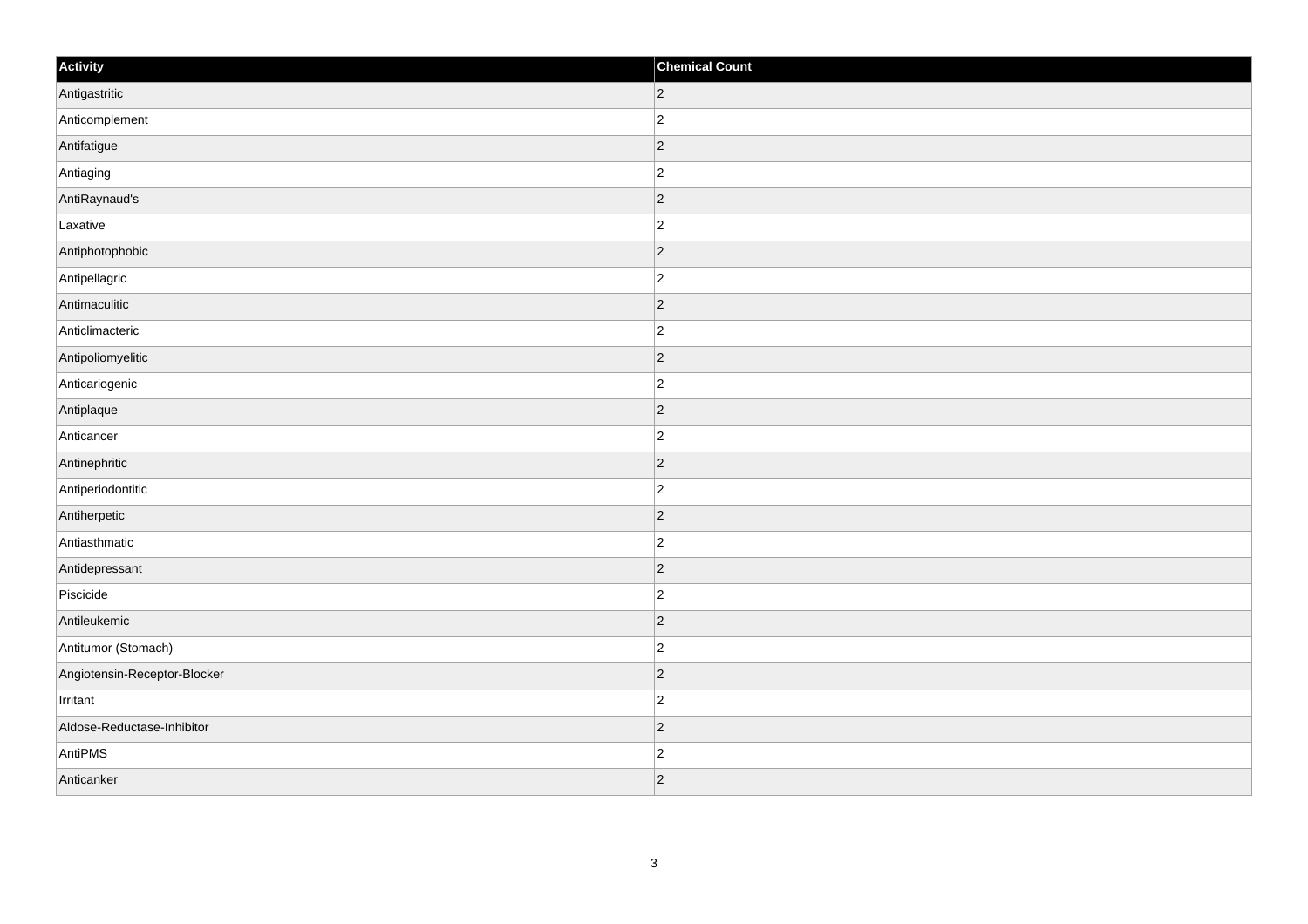| Activity            | <b>Chemical Count</b> |
|---------------------|-----------------------|
| Candidicide         | $ 2\rangle$           |
| Antistaphylococcic  | $ 2\rangle$           |
| Prooxidant          | $\vert$ 2             |
| Antigingivitic      | $ 2\rangle$           |
| Anxiolytic          | $ 2\rangle$           |
| Leucocytogenic      | $ 2\rangle$           |
| Insectifuge         | $ 2\rangle$           |
| Antidote (Aluminum) | $\vert$ 2             |
| Antimenopausal      | $\vert$ 2             |
| Vasopressor         | $ 2\rangle$           |
| Antimalarial        | $ 2\rangle$           |
| Phagocytotic        | $ 2\rangle$           |
| Aromatase-Inhibitor | $ 2\rangle$           |
| Elastase-Inhibitor  | $ 2\rangle$           |
| Anticheilitic       | $ 2\rangle$           |
| Sedative            | $ 2\rangle$           |
| Antiplasmodial      | $ 2\rangle$           |
| Antihyperlipidemic  | $ 2\rangle$           |
| Antineuralgic       | $ 2\rangle$           |
| Antidote (Lead)     | $\overline{2}$        |
| Antiperoxidant      | $ 2\rangle$           |
| AntiTGF-beta        | $ 2\rangle$           |
| Antiparkinsonian    | $ 2\rangle$           |
| Uterotonic          | $\vert$ 1             |
| Antialzheimeran?    | $\vert$ 1             |
| Expectorant         | $\mathbf{1}$          |
| Antisarcomic        | $\vert$ 1             |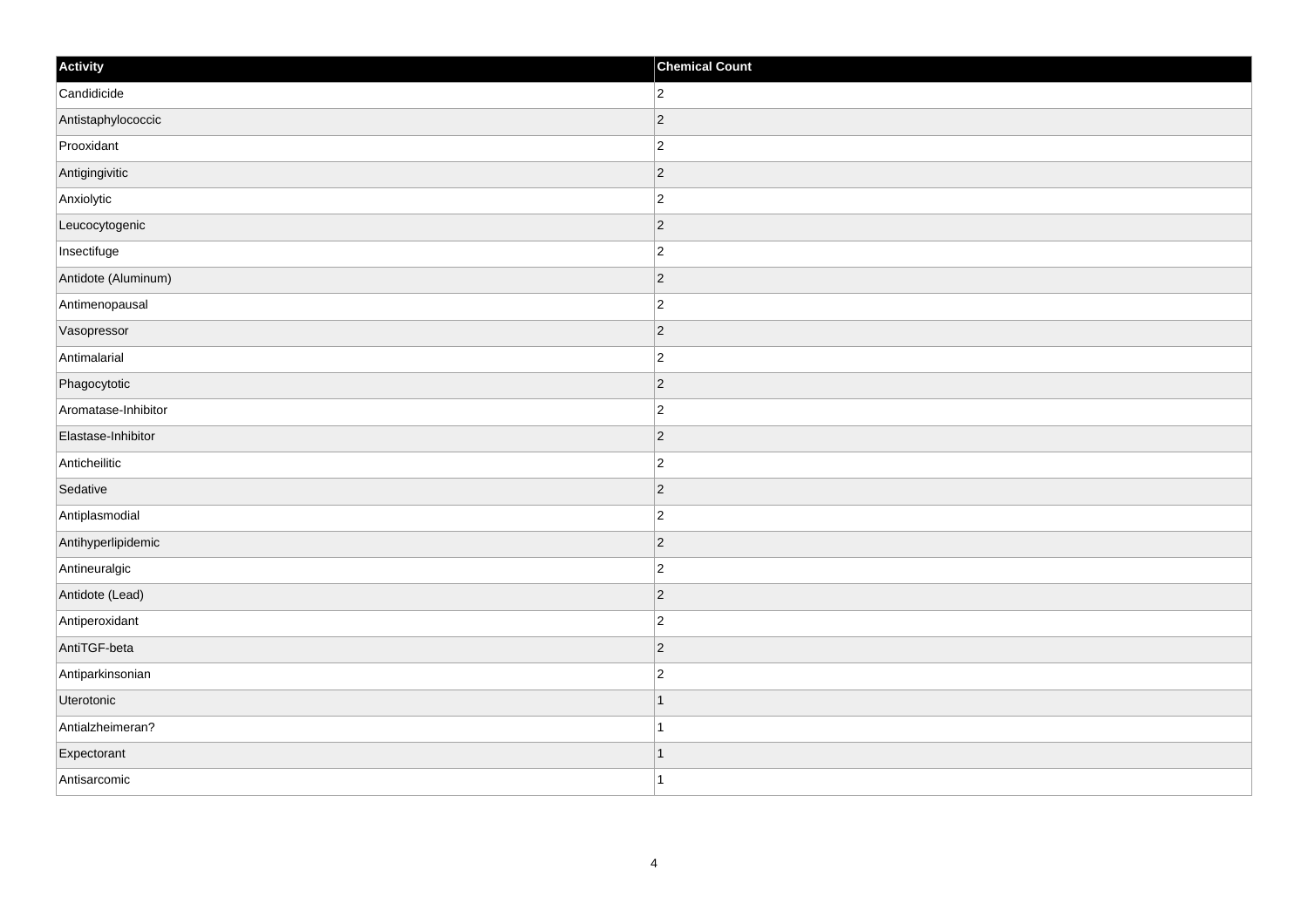| Activity                          | <b>Chemical Count</b>    |
|-----------------------------------|--------------------------|
| Ornithine-Decarboxylase-Inhibitor | $\vert$ 1                |
| Antixerophthalmic                 |                          |
| Trichomonicide                    |                          |
| Detoxicant                        |                          |
| Antileukoplakic                   |                          |
| Anticholestatic                   |                          |
| Mucogenic                         | $\overline{\phantom{a}}$ |
| Antitumor-Promoter                | 1                        |
| Sodium-Sparing                    |                          |
| Antiencephalitic                  |                          |
| Anthelmintic                      |                          |
| Colorant                          |                          |
| Antiproliferative                 | -1                       |
| Antiischemic                      | 1                        |
| Anticephalagic                    |                          |
| Antiobesity?                      |                          |
| Antidyspeptic                     |                          |
| Circulotonic                      |                          |
| Antipneumonic                     | $\mathbf 1$              |
| Antiichythyotic                   |                          |
| Antitumor (Cervix)                | f.                       |
| Antineurasthenic                  |                          |
| Protisticide                      | 1                        |
| Antihyperactivity                 |                          |
| Hypolipemic                       | 1                        |
| Antitic                           |                          |
| Antidiuretic                      | $\overline{\phantom{a}}$ |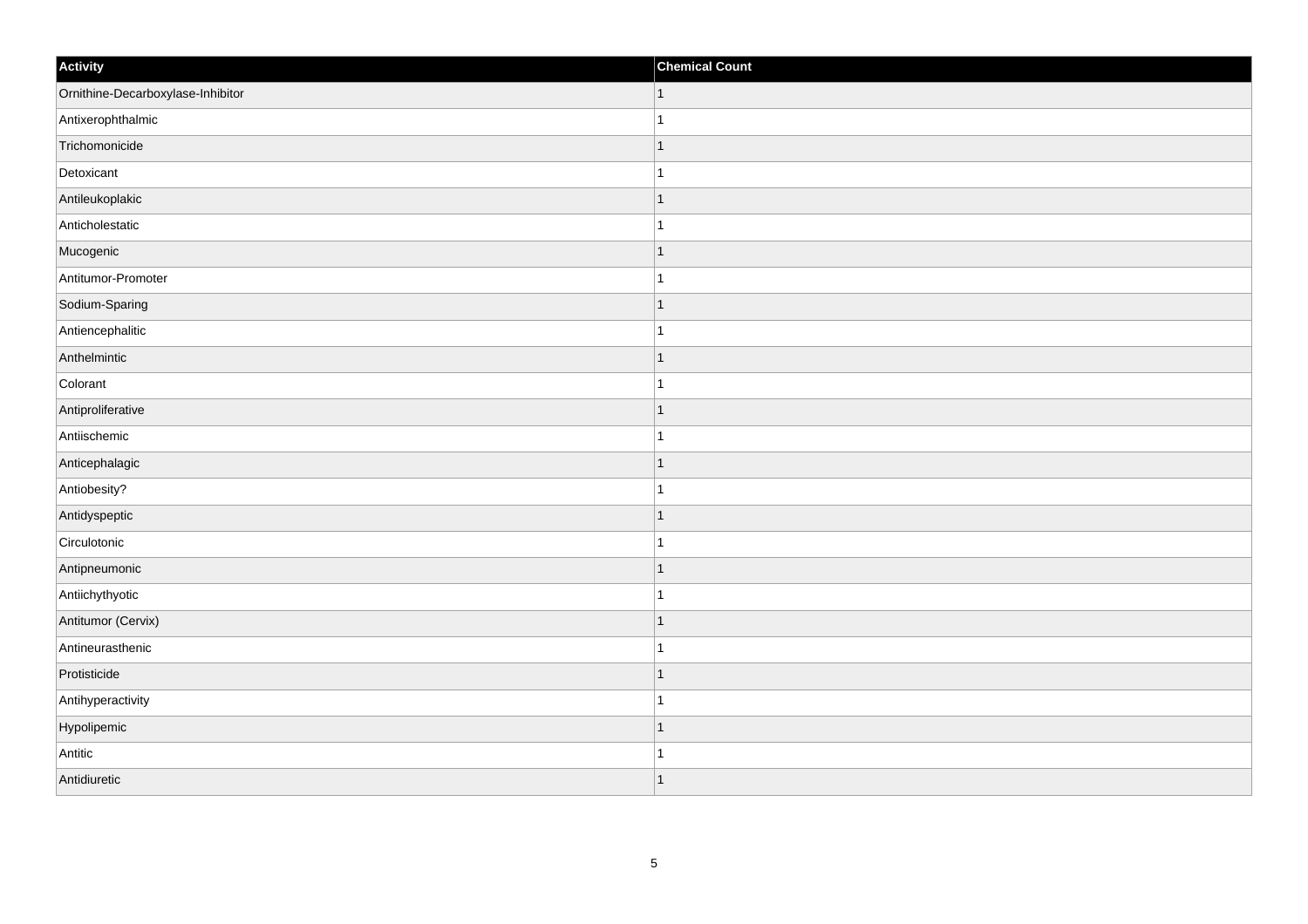| Activity                | <b>Chemical Count</b> |
|-------------------------|-----------------------|
| Antihepatitic           | $\mathbf{1}$          |
| Hemostatic              | $\overline{1}$        |
| Antistreptococcic       |                       |
| AntiMeniere's           | $\mathbf 1$           |
| Antideliriant           | $\mathbf{1}$          |
| Prostaglandin-Inhibitor | -1                    |
| Antioxidant (LDL)       | 1                     |
| Antiglaucomic           | $\mathbf 1$           |
| Antianemic              |                       |
| Fibrinolytic            | $\vert$ 1             |
| Antiscotomic            | $\mathbf{1}$          |
| Anticonvulsant          |                       |
| Apoptotic               | $\mathbf 1$           |
| Ubiquiot                |                       |
| Antifibrosarcomic       |                       |
| Antialcoholic           | $\mathbf{1}$          |
| Antilipoperoxidant      | $\mathbf{1}$          |
| Nematicide              | $\mathbf 1$           |
| TOPO-2-Inhibitor        | 1                     |
| Antiendometriotic       | 1                     |
| Antiacrodynic           | 1                     |
| Antipsoriac             | $\mathbf 1$           |
| Antileishmanic          | 1                     |
| AntiCFS                 | $\overline{1}$        |
| Lipoxygenase-Inhibitor  | $\overline{1}$        |
| Antitumor (Pancreas)    | $\mathbf{1}$          |
| Renotoxic               | $\overline{1}$        |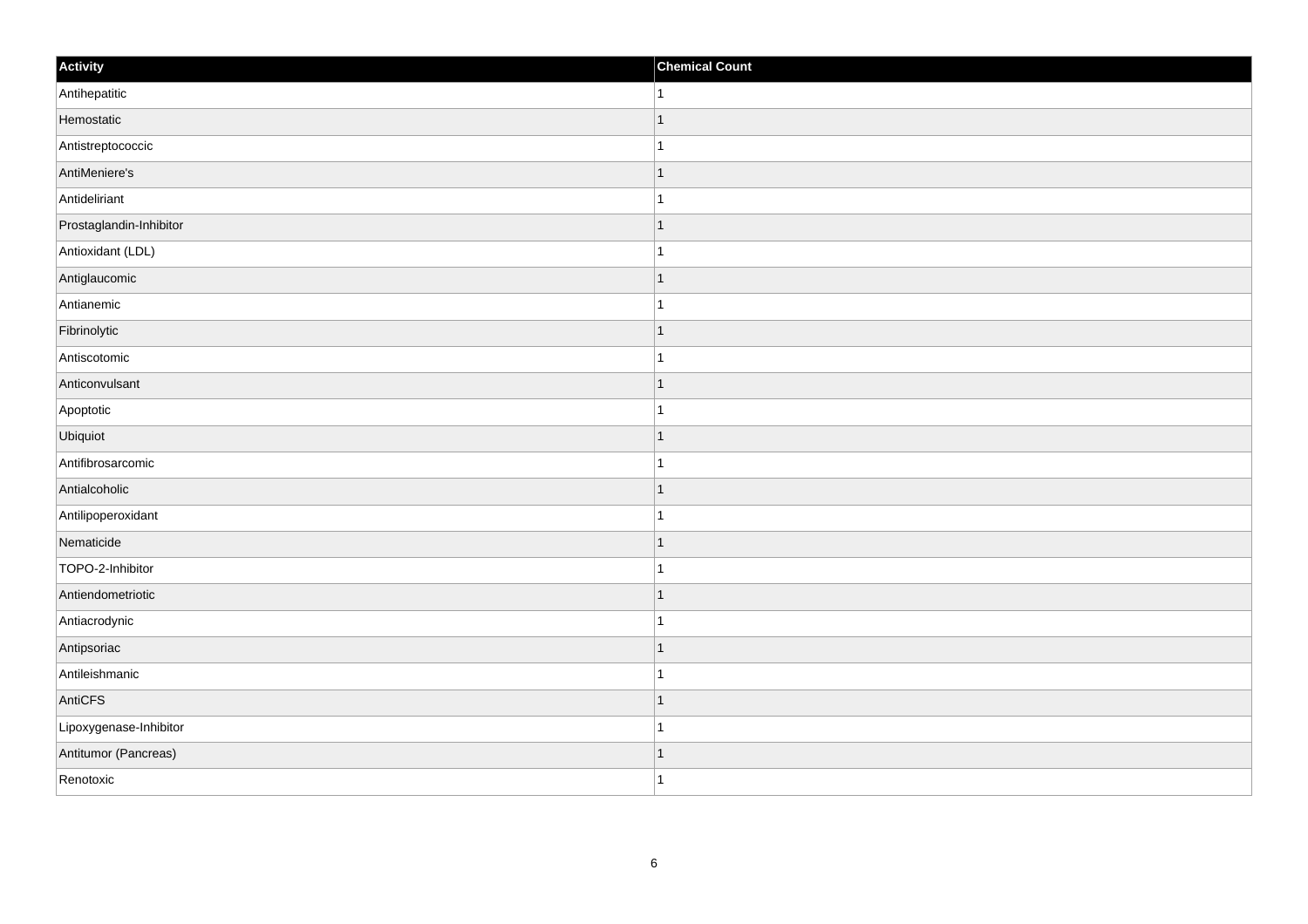| Activity                | <b>Chemical Count</b>    |
|-------------------------|--------------------------|
| AntiEBV                 | $\vert$ 1                |
| Androgenic?             |                          |
| <b>CNS-Paralytic</b>    |                          |
| Interferon-Synergist    |                          |
| Antineuropathic         |                          |
| Acaricide               |                          |
| Carminative             | $\overline{\phantom{a}}$ |
| Antihyperkinetic        | 1                        |
| Antidote (Cadmium)      |                          |
| Calcium-Channel-Blocker |                          |
| Hepatotoxic             |                          |
| Antisyndrome-X          |                          |
| Antimenorrhagic         | -1                       |
| Protease-Inhibitor      | 1                        |
| Asthma-preventive       |                          |
| Antipapillomic          |                          |
| Vermifuge               |                          |
| Antianorectic           |                          |
| FLavor                  | 1                        |
| Antishingles            | -1                       |
| Antimastitic            |                          |
| AntiCrohn's             |                          |
| Antiosteoarthritic      | 1                        |
| Urinary-Acidulant       |                          |
| AntigalIstone           | 1                        |
| Enterorelaxant          |                          |
| Antirhinoviral          |                          |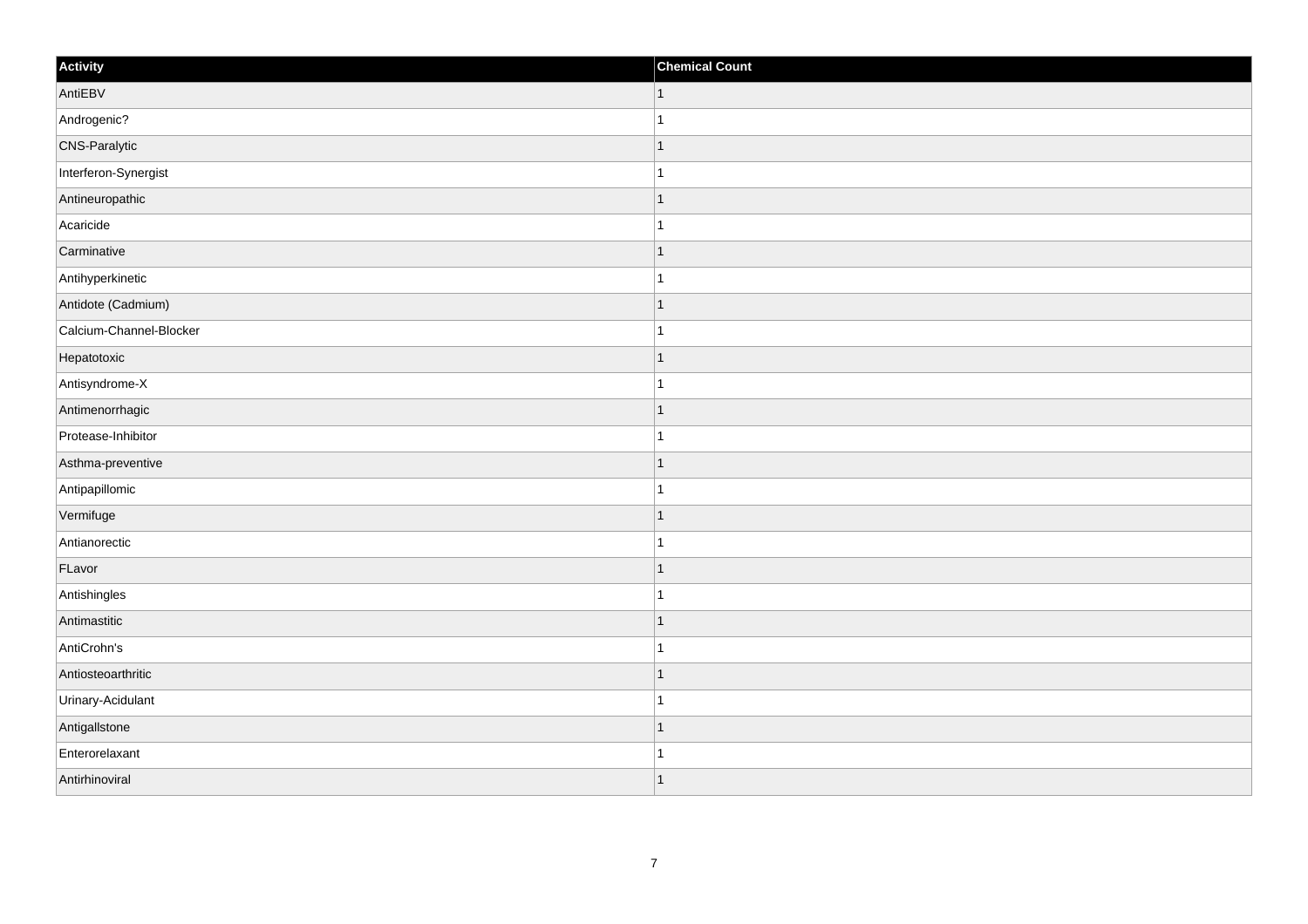| Activity            | <b>Chemical Count</b> |
|---------------------|-----------------------|
| Antilupus           | 1                     |
| Anticolitic         |                       |
| NF-kB-Inhibitor     |                       |
| Tranquilizer        | 1                     |
| Antiescherichic     | 1                     |
| Antiaggregant       |                       |
| Cytotoxic           |                       |
| Antichilblain       |                       |
| MMP-9-Inhibitor     |                       |
| Serotoninergic      | -1                    |
| Collagenic          | 1                     |
| Antiproliferant     |                       |
| Antiinsomnic        |                       |
| Antitumor (Kidney)  |                       |
| Antidote (Paraquat) |                       |
| Choleretic          | 1                     |
| Antineuramidase     | 1                     |
| AntiPGE2            |                       |
| Antibackache        |                       |
| Antithromboxane     |                       |
| Antiparotitic       |                       |
| Antihemorrhagic     | -1                    |
| Antiarabiflavinotic |                       |
| Gastroprotective    |                       |
| Antimelanomic       |                       |
| Varroacide          | -1                    |
| Antiamblyopic       | 1                     |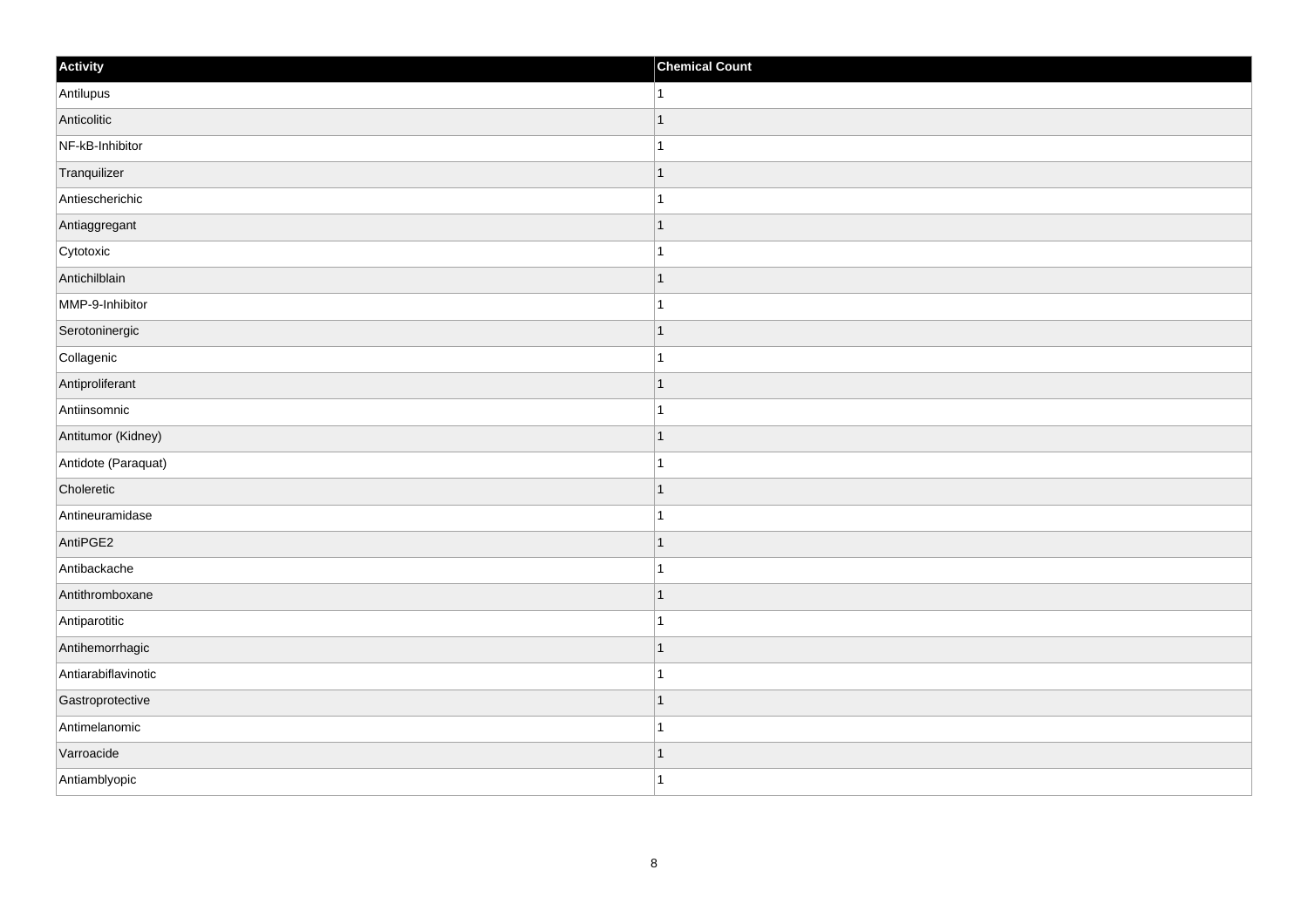| Activity                  | <b>Chemical Count</b> |
|---------------------------|-----------------------|
| Fatal                     | 1                     |
| Antiscorbutic             | $\mathbf{1}$          |
| Antilymphomic             | $\overline{1}$        |
| Anticomplementary         | $\mathbf{1}$          |
| Osteogenic                | $\overline{1}$        |
| Trypanocide               | $\overline{1}$        |
| Antifertility             | $\mathbf{1}$          |
| Antiakathisic             | $\mathbf{1}$          |
| Digestive                 | $\overline{1}$        |
| Antiretinotic             | $\mathbf{1}$          |
| Antileukotriene           | $\overline{1}$        |
| Anticholinesterase?       | $\overline{1}$        |
| Mucolytic                 | $\mathbf{1}$          |
| Antitussive               | $\mathbf{1}$          |
| Antiorchitic              | $\overline{1}$        |
| Thymoprotective           | $\mathbf{1}$          |
| Antiencephalopathic       | $\overline{1}$        |
| Antiacne                  | $\overline{1}$        |
| COX-1-Inhibitor           | $\mathbf{1}$          |
| Antiprostaglandin         | $\mathbf{1}$          |
| Antikeratitic             | $\overline{1}$        |
| Antitumor (Ovary)         | $\mathbf{1}$          |
| Quinone-Reductase-Inducer | $\mathbf{1}$          |
| Antidysphagic             | $\mathbf{1}$          |
| <b>CNS-Depressant</b>     | $\overline{1}$        |
| Antipodriac               | $\mathbf{1}$          |
| Antiinfertility           | $\mathbf{1}$          |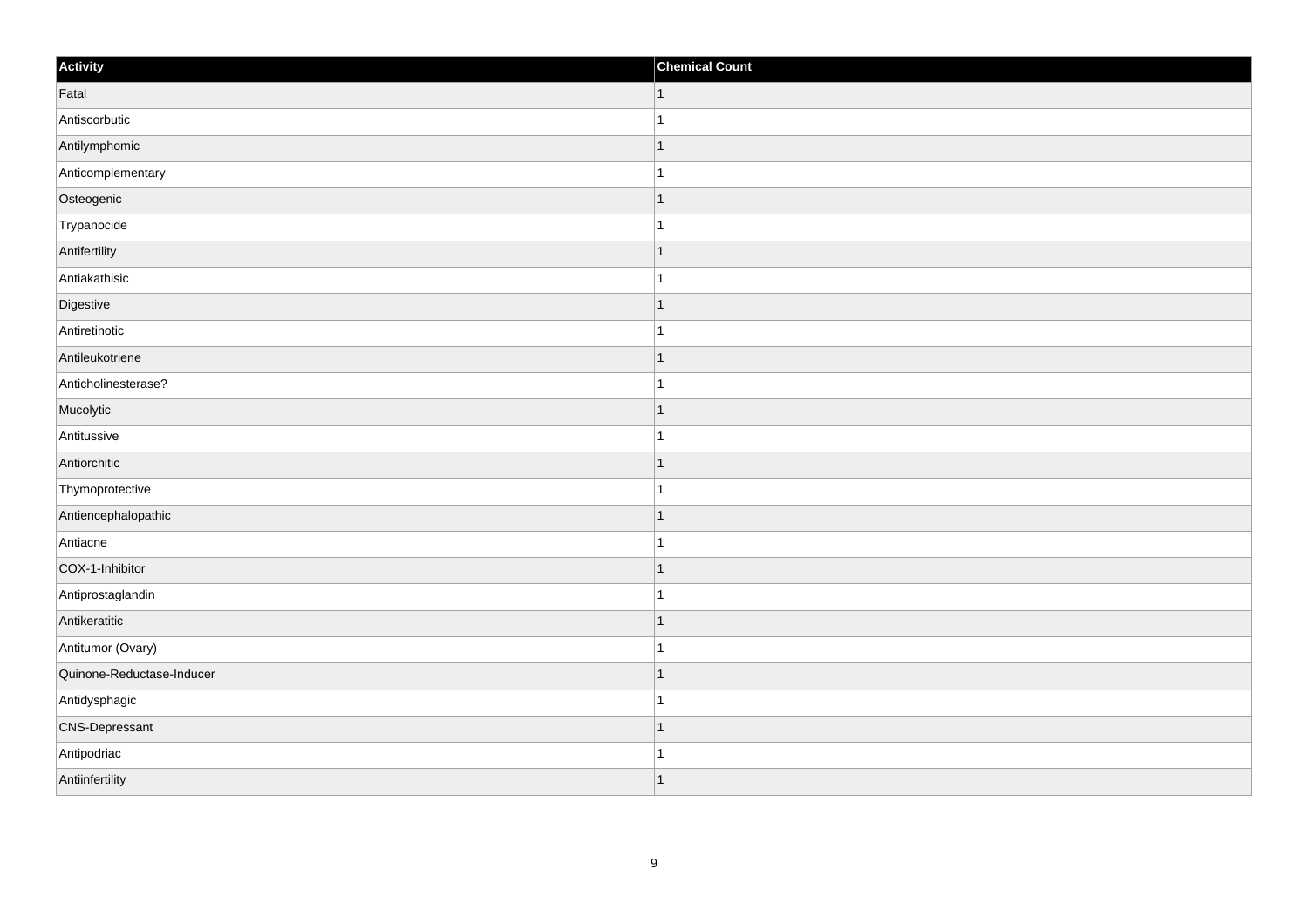| Activity                          | <b>Chemical Count</b> |
|-----------------------------------|-----------------------|
| Anticardiospasmic                 | $\vert$ 1             |
| Antitumor (CNS)                   | $\overline{1}$        |
| Antineuritic                      |                       |
| Abortifacient                     | $\mathbf 1$           |
| Antipityriasic                    | $\mathbf{1}$          |
| Antihyperkeratotic                |                       |
| Antiberiberi                      | 1                     |
| Hypolipidemic                     | $\mathbf 1$           |
| Antitrypanosomic                  |                       |
| Antimyocarditic                   | $\mathbf{1}$          |
| Calcium-Antagonist                | $\mathbf{1}$          |
| Antiperiodontic                   | 1                     |
| Prostaglandin-Synthesis-Inhibitor | 1                     |
| Antiozenic                        | $\mathbf 1$           |
| Antiglossitic                     |                       |
| Antianginal                       | $\mathbf{1}$          |
| Fistula-Preventive                | $\mathbf 1$           |
| Anticoronary                      | $\mathbf 1$           |
| Uricosuric                        | 1                     |
| Antifibrotic                      | 1                     |
| Antirhinitic                      | $\overline{1}$        |
| Antilithic                        | $\mathbf{1}$          |
| Anticold                          | 1                     |
| Neuroprotective                   | $\overline{1}$        |
| Antivertigo                       | $\mathbf{1}$          |
| Tracheorelaxant                   | 1                     |
| Antiepileptic                     | $\overline{1}$        |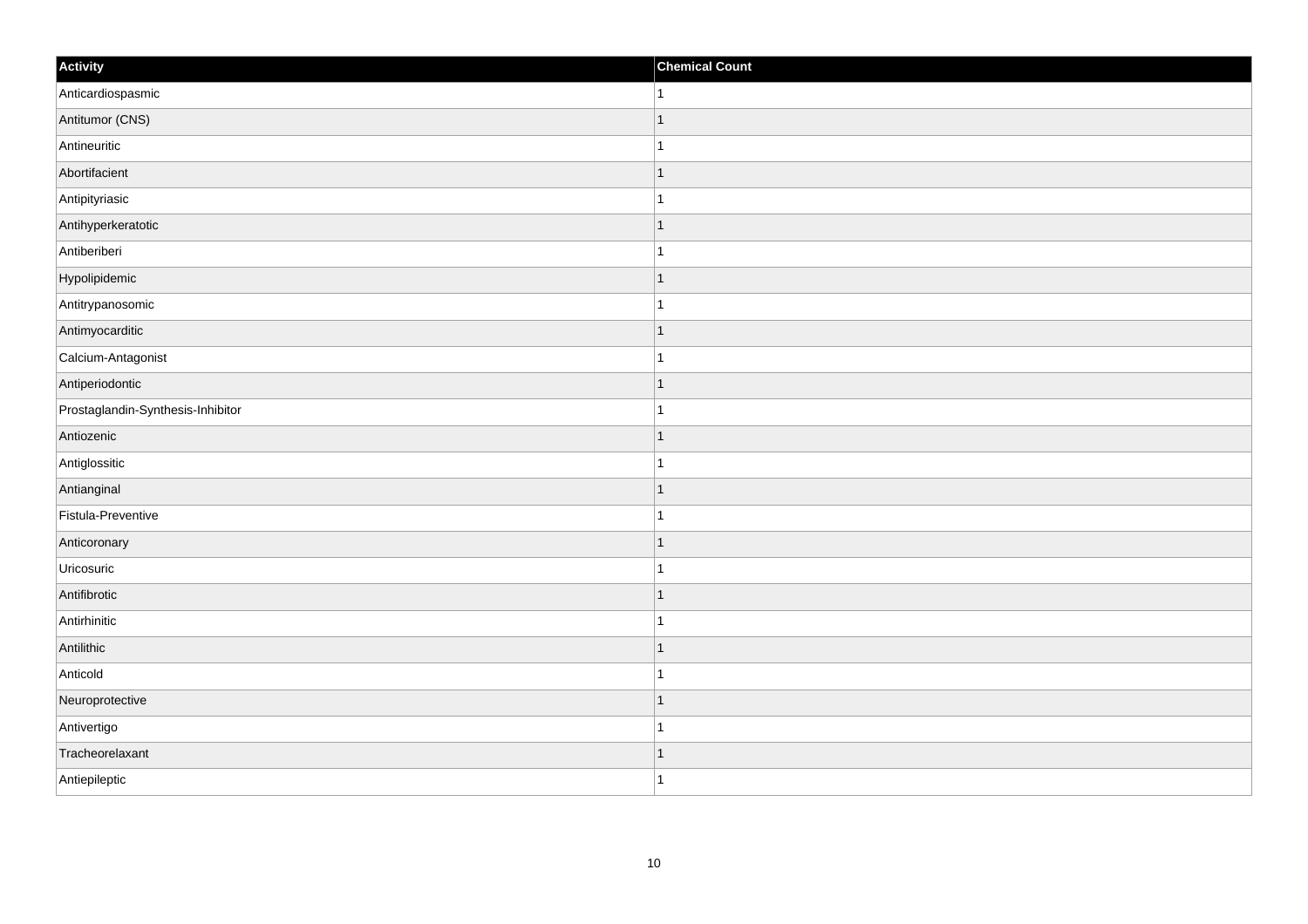| Activity                         | <b>Chemical Count</b>    |
|----------------------------------|--------------------------|
| AntiAGE                          | $\vert$ 1                |
| Antipyretic                      |                          |
| Antilepric                       |                          |
| Lithogenic                       |                          |
| Antitumor (Prostate)             | $\overline{\phantom{a}}$ |
| Antieczemic                      |                          |
| Anesthetic                       | 1                        |
| Cold-preventive                  | 1                        |
| Antiporphyric                    |                          |
| Antiinsomniac                    |                          |
| Anticarpal-Tunnel                |                          |
| Interferonogenic                 |                          |
| Antitumor (Gastric)              | 1                        |
| Antinitrosic                     | 1                        |
| Acidulant                        |                          |
| Chemopreventive                  |                          |
| Anticancer (Colon)               |                          |
| Hypouricemic                     |                          |
| Antitumor (brain)                | 1                        |
| Antimetastatic                   | -1                       |
| Antidermatitic                   | ٠                        |
| Beta-Adrenergic Receptor Blocker |                          |
| Vulnerary                        | 1                        |
| Antiheartburn                    |                          |
| Antianxiety                      | 1                        |
| Fungicide                        |                          |
| Antimeasles                      | $\overline{\phantom{a}}$ |